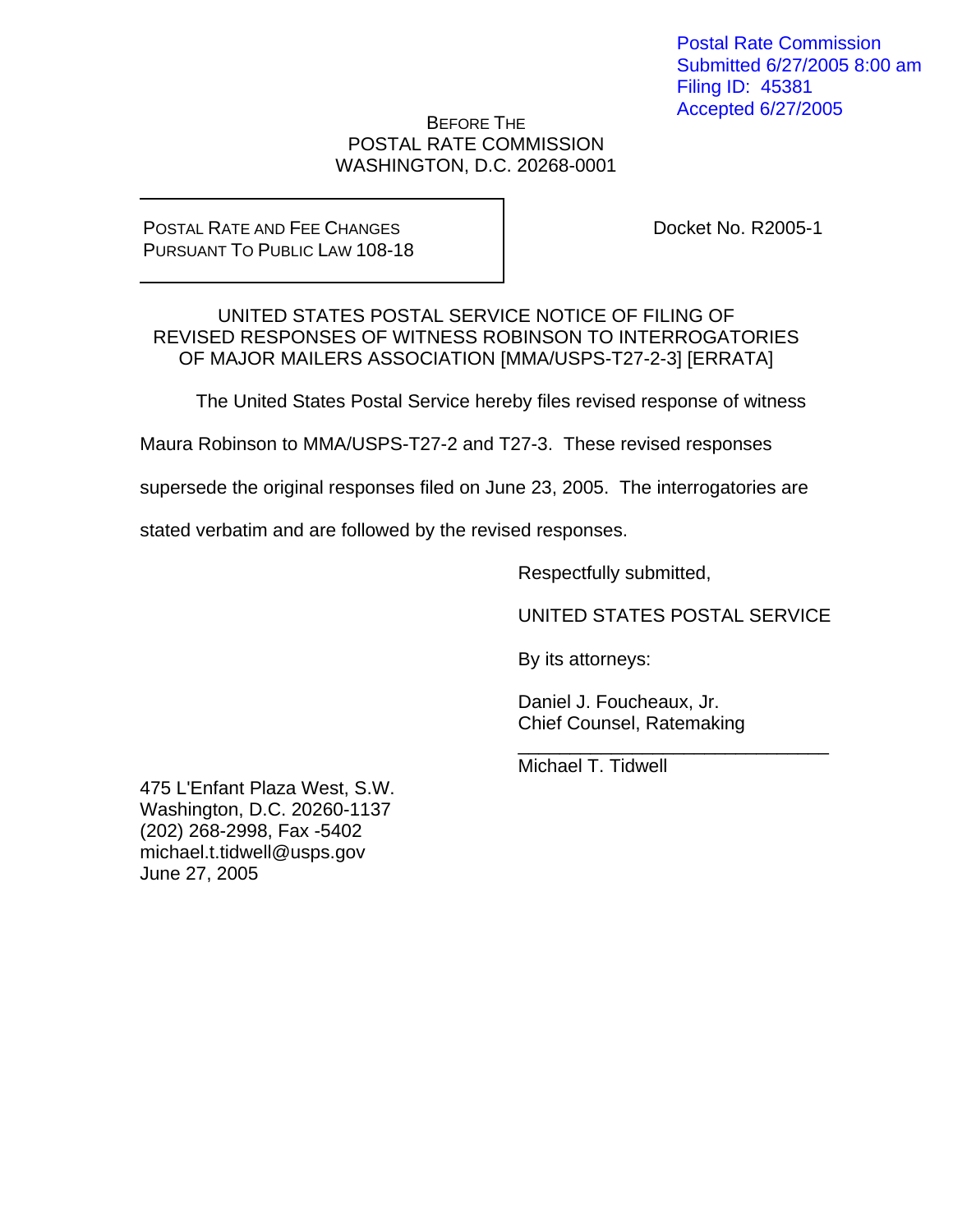### **MMA/USPS-T27-2**

Please refer to your response to Interrogatory MMA/USPS-T27-1 B where you provide TY 2006 postal finances using the Commission's attributable cost methodology.

- A. Please confirm that, in R2000-1 and R2001-1, the Postal Rate Commission recommended rates for First-Class letters that resulted in cost coverages of 179 and 192, respectively. If you cannot confirm, please provide the correct cost coverages, explain how they were derived, and provide complete references to all source materials used.
- B. Please confirm that the Postal Service's proposed rates in R2005-1 result in a cost coverage for First-Class letters equal to 218. If you cannot confirm, please provide the correct cost coverage, explain how it was derived, and provide complete references to all source materials used.
- C. Please confirm that, in R2000-1 and R2001-1, the Postal Rate Commission recommended rates for First-Class letters that reflected markup indices of 138 and 145, respectively. If you cannot confirm, please provide the correct markup indices, explain how they were derived, and provide complete references to all sources used.
- D. Please confirm that the Postal Service's proposed rates in R2005-1 result in a markup index for First-Class letters equal to 148. If you cannot confirm, please provide the correct markup index, explain how it was derived, and provide complete references to all sources used.
- E. Please explain why the Postal Service's proposed 5.4% across-the-board rate increase significantly raises the cost coverage and markup index for First-Class mail in this case.

### **RESPONSE**

A. Confirmed. See the Attachment to MMA/USPS-T27-2, columns (1) and

(2).

B. Confirmed assuming the Postal Rate Commission costing methodology is

used. See the Attachment to MMA/USPS-T27-2, column (3).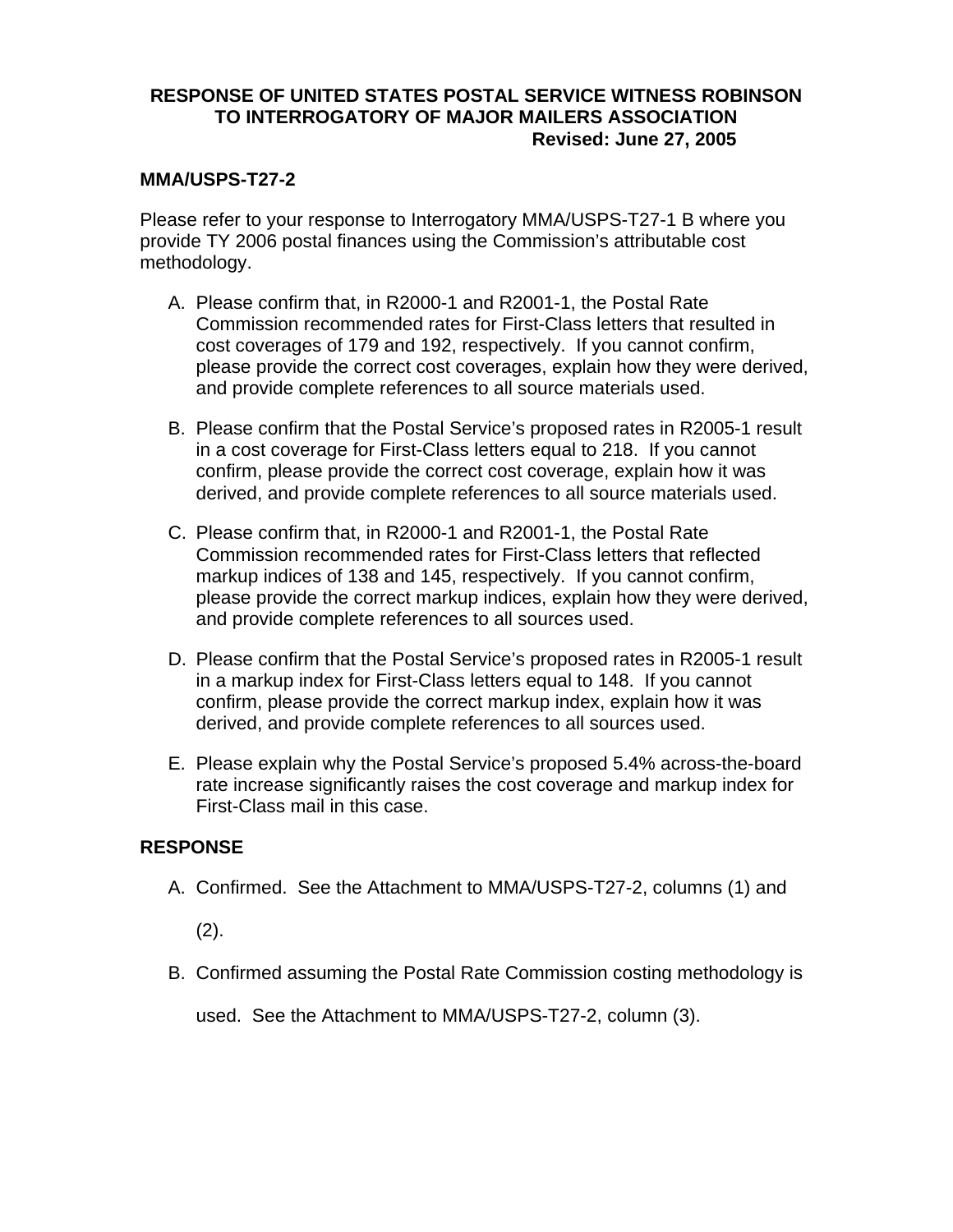### **RESPONSE TO MMA/USPS-T27-2 (continued)**:

- C. Not confirmed. The markup index for First-Class Mail Letters and Sealed Parcels subclass for the Commission's recommended rates was 1.342 in Docket No. R2000-1 and 1.420 in Docket No. R2001-1. See Docket No. R2001-1, PRC Op. Appendix G at 37 and the Attachment to MMA/USPS-T27-2, column (1) and (2).
- D. Not confirmed. In this case, for the First-Class Mail Letters and Sealed Parcels subclass, the Postal Service's rate proposal results in a markup index of 1.450 using the Postal Service's costing methodology and 1.497 using the Postal Rate Commission's costing methodology. See the Attachment to MMA/USPS-T27-2 columns (3) [PRC] and (4) [USPS]
- E. The increase in the markup index for First-Class Mail Letters is not caused by the across-the-board proposed rate increase. In the absence of other changes in costs, an across-the-board rate increase will cause the markup indices for the individual subclasses to move towards the average markup index for the postal system as a whole.

While the increase in the cost coverage for First-Class Mail is, in part, driven by the across-the-board rate increase proposed in this case, this is not the sole reason for the increase. The increases in both the cost coverage and the markup index for First-Class Mail Letters are in large measure the result of successful efforts to control Postal Service costs and may also be affected by changes in the characteristics of First-Class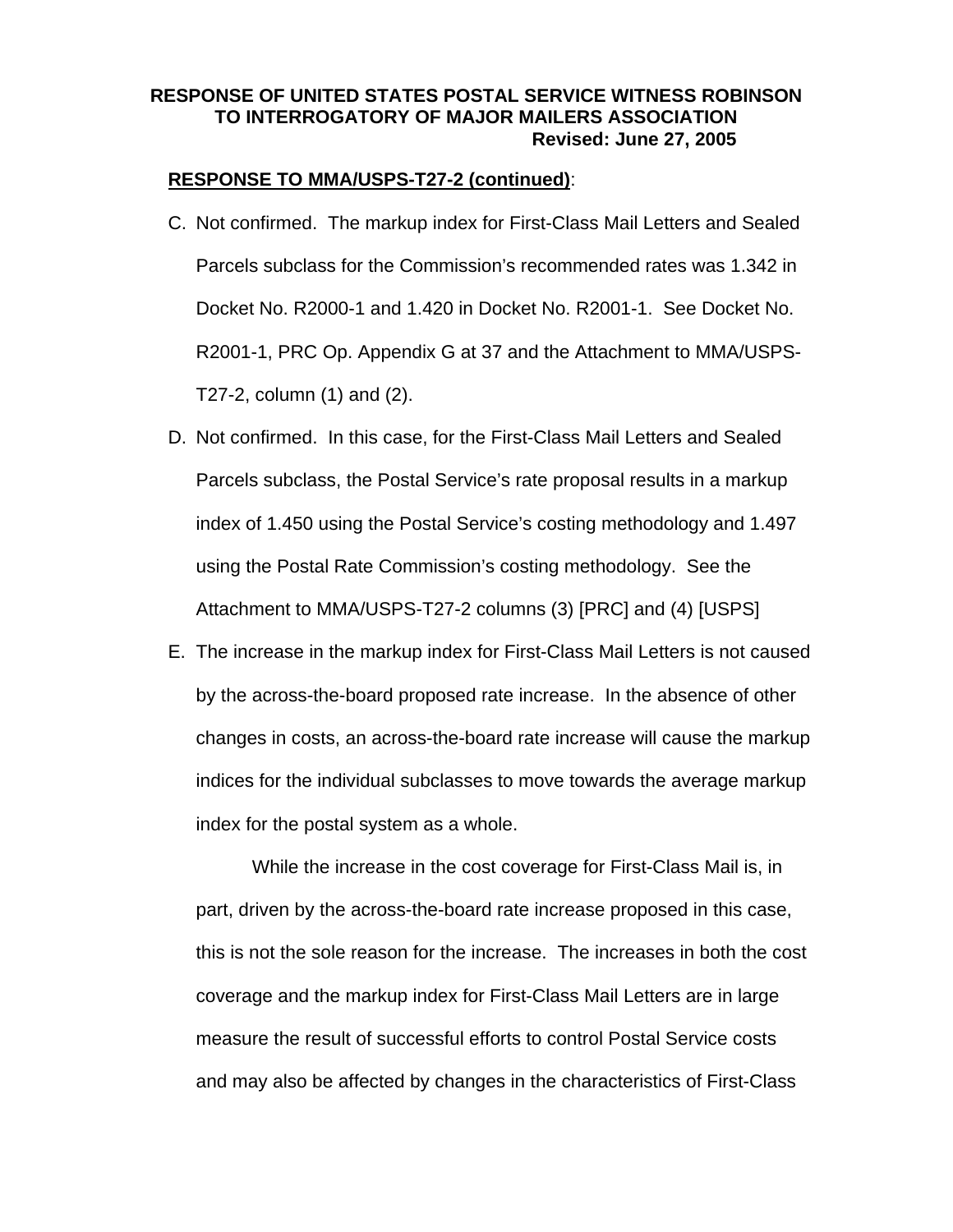### **RESPONSE TO MMA/USPS-T27-2 (continued)**:

Mail Letters. One result of the successful efficiency efforts is that, if the escrow obligation did not exist, the Postal Service would have been able to forgo a rate increase at this time. Instead, as discussed by witness Potter, the sole reason this increase has been proposed is to recover the Congressionally-mandated escrow obligation.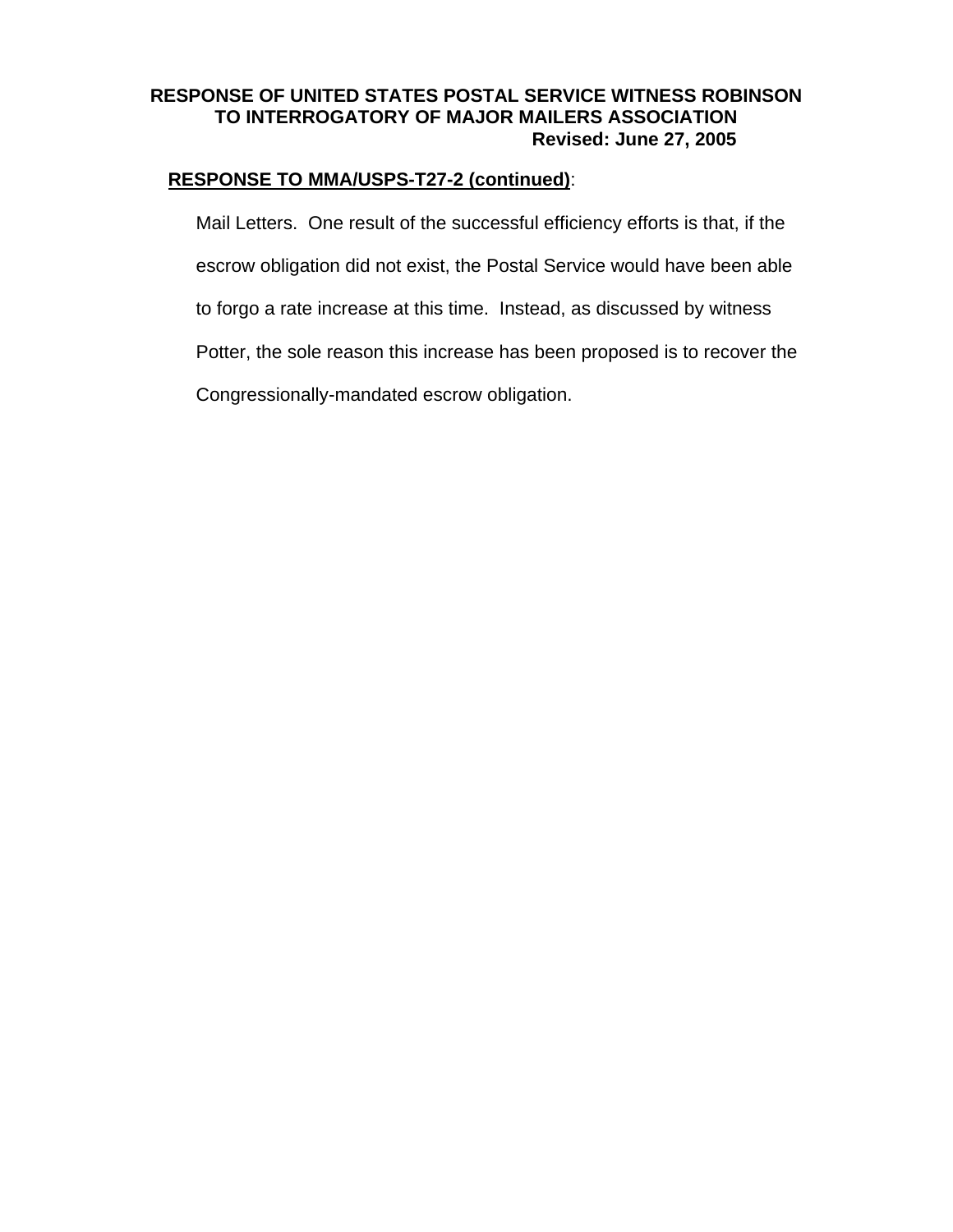#### **Attachment to MMA/USPS-T27-2 REVISED 6/27/2005 Calculation of Markups and Markup Indices Dockets No. R2000-1, R2001-1 and R2005-1**

|                         |                                                          | R2000-1                                | R2001-1                    | R2005-1                              | R2005-1                                |
|-------------------------|----------------------------------------------------------|----------------------------------------|----------------------------|--------------------------------------|----------------------------------------|
|                         | <b>Costing Methodology</b>                               | <b>PRC</b>                             | <b>PRC</b>                 | <b>PRC</b>                           | <b>USPS</b>                            |
|                         |                                                          | (1)                                    | (2)                        | (3)                                  | (4)                                    |
|                         | <b>First-Class Mail Letters and Sealed Parcels</b>       |                                        |                            |                                      |                                        |
| (a)                     |                                                          | Revenue 35,749,605                     | 37,781,209                 | 35,901,564                           | 35,901,564                             |
| (b)                     | Costs                                                    | 19,989,490                             | 19,677,353                 | 16,453,261                           | 15,621,298                             |
| $(c) = [(a) / (b)]$     | Cost Coverage                                            | 178.8%                                 | 192.0%                     | 218.2%                               | 229.8%                                 |
| $(d) = [(a) / (b)] - 1$ | Markup                                                   | 78.8%                                  | 92.0%                      | 118.2%                               | 129.8%                                 |
|                         | <b>First-Class Mail Presorted and Automation Letters</b> |                                        |                            |                                      |                                        |
| (e)                     |                                                          | Revenue 13,172,716                     | 15,915,988                 | 15,382,830                           | 15,382,830                             |
| (f)                     | Costs                                                    | 5,305,138                              | 5,985,539                  | 4,912,741                            | 4,636,166                              |
| $(g) = [(e) / (f)]$     | Implicit Cost Coverage                                   | 248.3%                                 | 265.9%                     | 313.1%                               | 331.8%                                 |
| (h) = $[(e) / (f)] - 1$ | Implicit Markup                                          | 148.3%                                 | 165.9%                     | 213.1%                               | 231.8%                                 |
|                         |                                                          | <b>All Mail and Services</b>           |                            |                                      |                                        |
| (i)                     | Revenue                                                  | 68,789,970                             | 74,741,743                 | 72,463,782                           | 72,463,782                             |
| (j)                     | Costs                                                    | 43,336,799                             | 45,361,242                 | 40,486,419                           | 38,236,154                             |
| $(k) = [(i) / (j)]$     | <b>Cost Coverage</b>                                     | 158.7%                                 | 164.8%                     | 179.0%                               | 189.5%                                 |
| $(I) = [(i) / (j)] - 1$ | Markup                                                   | 58.7%                                  | 64.8%                      | 79.0%                                | 89.5%                                  |
| $(m) = (d) / (l)$       | Markup index FCM Letters                                 | 1.342                                  | 1.420                      | 1.497                                | 1.450                                  |
| $(n) = (h) / (l)$       | Implicit Markup index presort FCM Letters                | 2.525                                  | 2.561                      | 2.698                                | 2.589                                  |
|                         |                                                          |                                        |                            |                                      |                                        |
|                         | <b>Sources</b>                                           | (1)                                    | (2)                        | (3)                                  | (4)                                    |
|                         |                                                          | $(a)$ App. G at 1                      | App. G at 1                | Exhibit USPS-27B*                    | Exhibit USPS-27B*                      |
|                         |                                                          | $(b)$ App. G at 1<br>$(e)$ App. G at 2 | App. G at 1<br>App. G at 2 | MMA/USPS-T27-1B<br>Exhibit USPS-27B* | Exhibit USPS-27B*<br>Exhibit USPS-27B* |
|                         |                                                          | $(f)$ App. J at 1                      | App. F at 1                | MMA/USPS-T27-1B                      | Exhibit USPS-27B*                      |
|                         |                                                          | $(i)$ App. G at 1                      | App. G at 1                | Exhibit USPS-27B*                    | Exhibit USPS-27B*                      |
|                         |                                                          | (j) App. G at 1                        | App. G at 1                | MMA/USPS-T27-1B                      | Exhibit USPS-27B*                      |
|                         |                                                          |                                        |                            | * Revised 6/10/2005                  |                                        |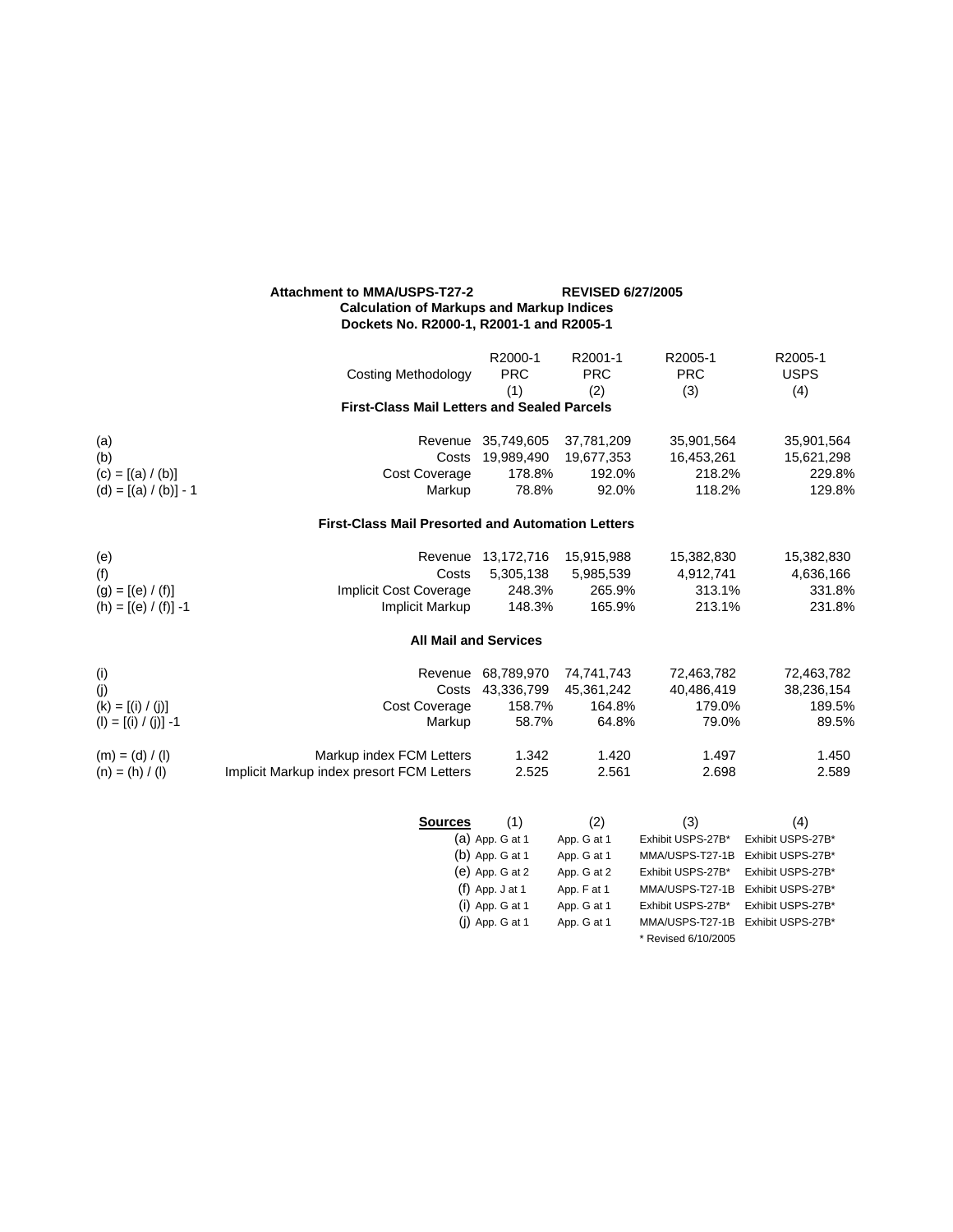### **MMA/USPS-T27-3**

Please refer to your response to Interrogatory MMA/USPS-T27-1 B where you provide TY 2006 postal finances using the Commission's attributable cost methodology. Please also refer to USPS witness Taufique's response to Interrogatory GCA/USPS-T28-1 where he states, in relevant part:

…although workshared First-Class Mail is not a subclass, the proposal along the lines suggested in your question would cause these workshare rate categories, which have an implicit cost coverage exceeding all of the subclasses and whose unit cost has in fact declined 2.8 percent (between FY2000 and FY2004), to bear a disproportionate share of the escrow burden.

- A. Please confirm that, in R2000-1 and R2001-1, the Postal Rate Commission recommended rates for First-Class workshared letters that resulted in implicit cost coverages of 248 and 266 for, respectively. If you cannot confirm, please provide the correct cost coverages, explain how they were derived, and provide complete references to all source materials used.
- B. Please confirm that, in R2005-1, the Postal Service's proposed rates for First-Class workshared letters result in an implicit cost coverage equal to 313. If you cannot confirm, please provide the correct cost coverage, explain how it was derived, and provide complete references to all source materials used.
- C. Please confirm that, in R2000-1 and R2001-1, the Postal Rate Commission recommended rates for First-Class workshared letters that resulted in implicit markup indices of 260 and 261, respectively. If you cannot confirm, please provide the correct markup indices, explain how they were derived, and provide complete references to all source materials used.
- D. Please confirm that, in R2005-1, the Postal Service has proposed rates for First-Class workshared letters that result in an implicit markup index equal to 267. If you cannot confirm, please provide the correct markup index, explain how it was derived, and provide complete references to all sources used.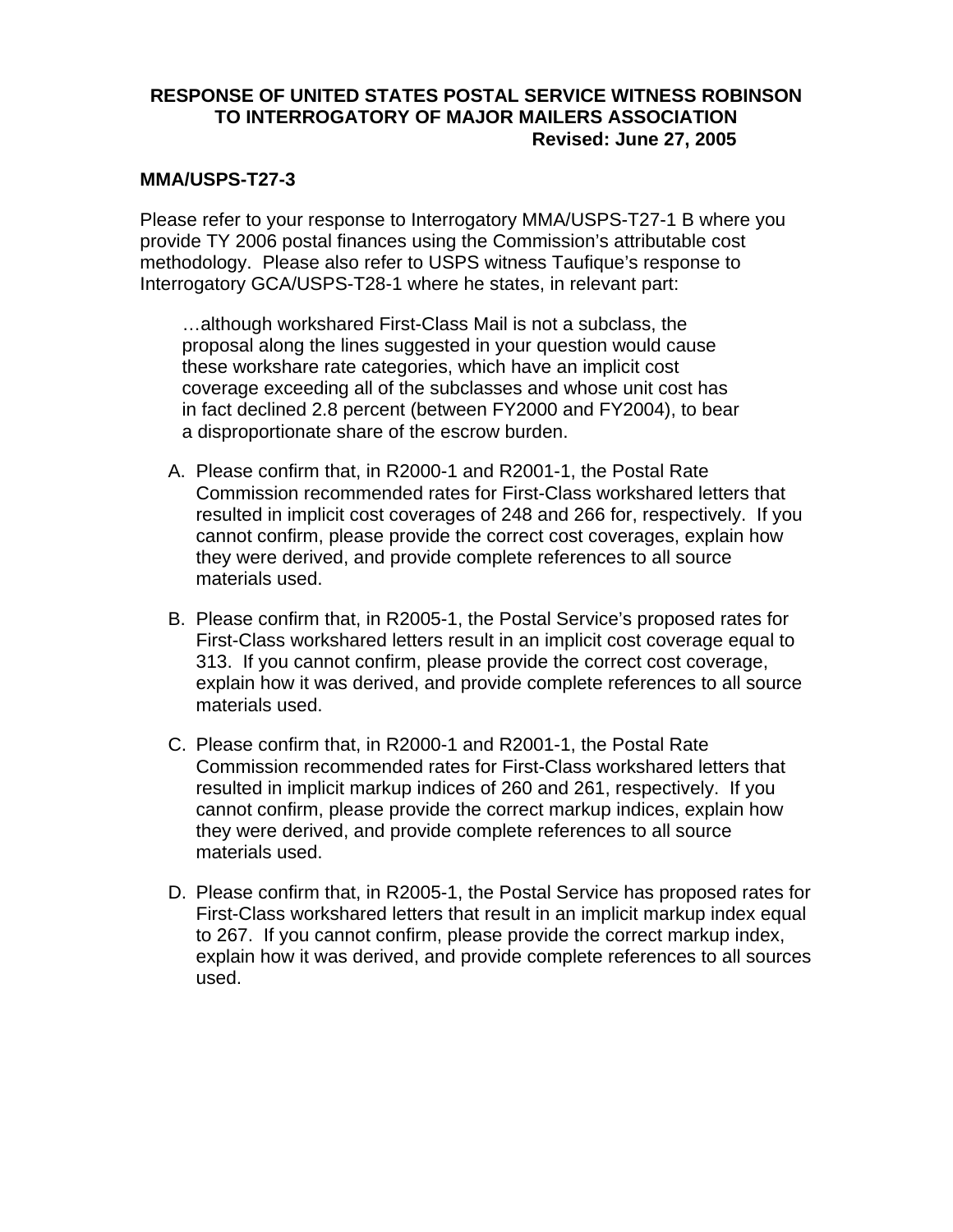### **MMA/USPS-T27-3 (continued)**:

- E. Please confirm that, according to USPS witness Abdirhaman's workshare R2005-1 cost savings analysis (as shown in LR-USPS-K-47), the Postal Service's proposed discounts for First Class workshared letters allegedly exceed the purported cost savings. If you cannot confirm, please provide the correct discounts and related cost savings, explain how they were derived, and provide complete references to all source materials used.
- F. Please explain why, in spite of increased discounts for First Class workshared letters that allegedly exceed the purported cost savings, the Postal Service's proposed 5.4% across-the-board rate increase in R2005- 1 would result in significant increases in the implicit cost coverage and implicit markup index for such workshared mail.

# **RESPONSE**

- A. Confirmed. See the Attachment to MMA/USPS-T27-2, column (1) and (2).
- B. Confirmed assuming the Postal Rate Commission costing methodology is

used. See Attachment to MMA/USPS-T27-2 column (3).

- C. Not confirmed. In Docket No. R2000-1, the Postal Rate Commission recommended an implicit markup for First-Class Mail Presorted and Automation Letters and Sealed Parcels of 2.525. In Docket No R2001-1, the Postal Rate Commission recommended an implicit markup for First-Class Mail Presorted and Automation Letters and Sealed Parcels of 2.561. See the Attachment to MMA/USPS-T27-2 columns (1) and (2).
- D. Not confirmed. In this case, for the First-Class Mail Presorted and Automation Letters and Sealed Parcels subclass, the Postal Service's rate proposal results in an implicit markup index of 2.589 using the Postal Service's costing methodology and 2.698 using the Postal Rate